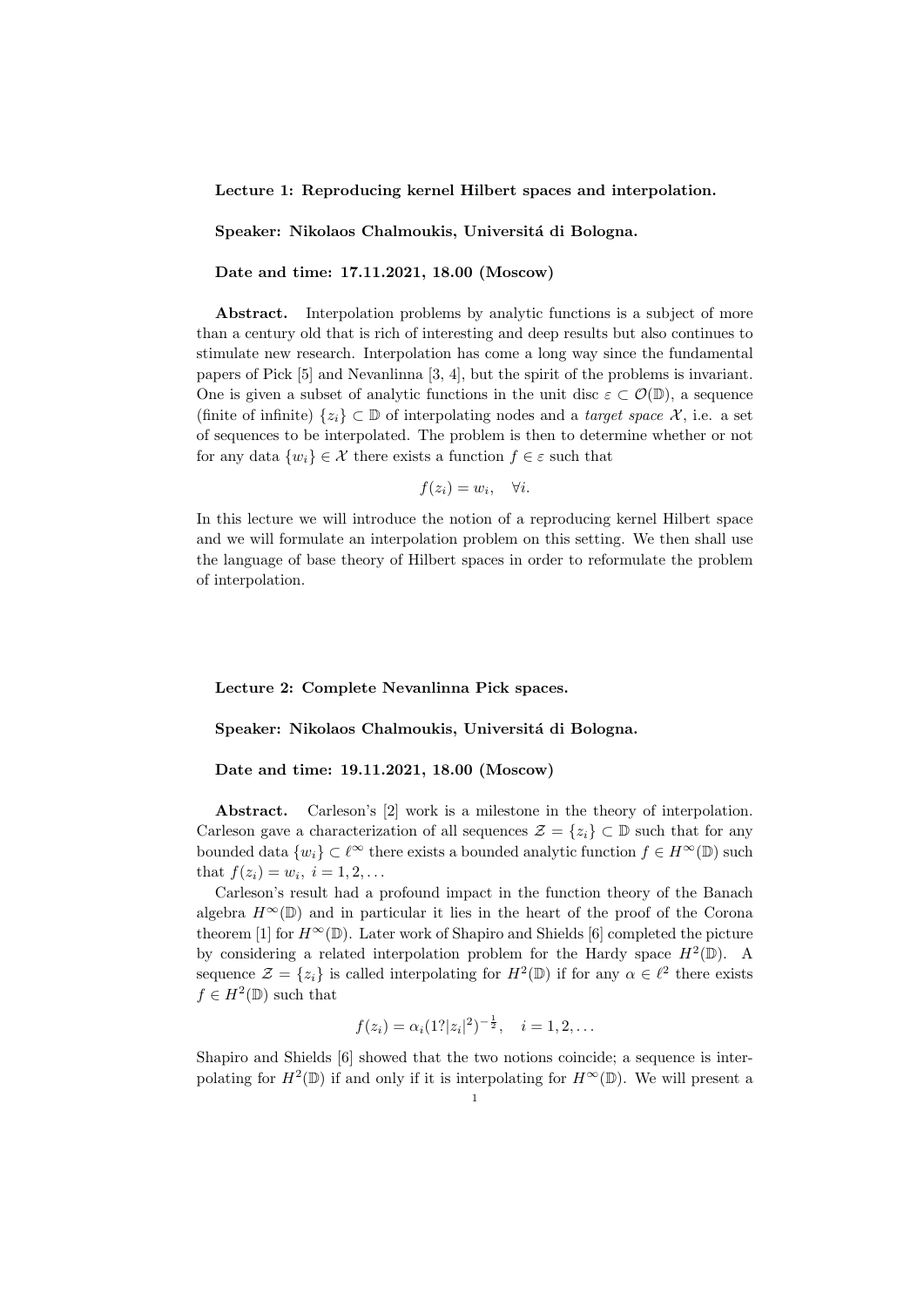generalization of Carleson's Theorem which holds for all spaces with the so called complete Nevanlinna Pick property. Surprisingly, universally interpolating sequence are still characterized by a Carleson measure condition and a weak separation condition in this much more general setting. There exist two different proofs of this fact, one of which is based on the solution of the Kadison - Singer problem and is quite simple.

Lecture 3: The Dirichlet space and simple interpolation.

Speaker: Nikolaos Chalmoukis, Universitá di Bologna.

## Date and time: 24.11.2021, 18.00 (Moscow)

Abstract. In this lecture we will discuss simply interpolating sequences. In contrast to the universally interpolating sequences, there exists no characterization of such sequences which holds for all complete Nevanlinna Pick spaces. As a matter of fact, the only space on which genuine simply interpolating sequences have been shown to exist (i.e. which are not universally interpolating) is the Dirichlet space in the unit disc. This is defined as the Hilbert space of analytic functions with finite Dirichlet integral;

$$
\int_{\mathbb{D}}|f'|^2\,d\,A<+\infty.
$$

We shall present a characterization of simply interpolating sequences in the Dirichlet space. The same characterization is conjectured to hold in all complete Nevanlinna Pick spaces but the problem remains open despite recent progress.

Lecture 4: Variations on a theme: Random interpolating sequences.

Speaker: Nikolaos Chalmoukis, Universitá di Bologna.

Date and time: 24.11.2021, 18.00 (Moscow)

Abstract. Finally, in the last part of the course we are going to discuss some variants of the classical interpolation problem, such as random interpolation. This is a field where numerous questions remain open. In the context of the standard weighted Dirichlet spaces in the unit disc we will discuss a random version of the